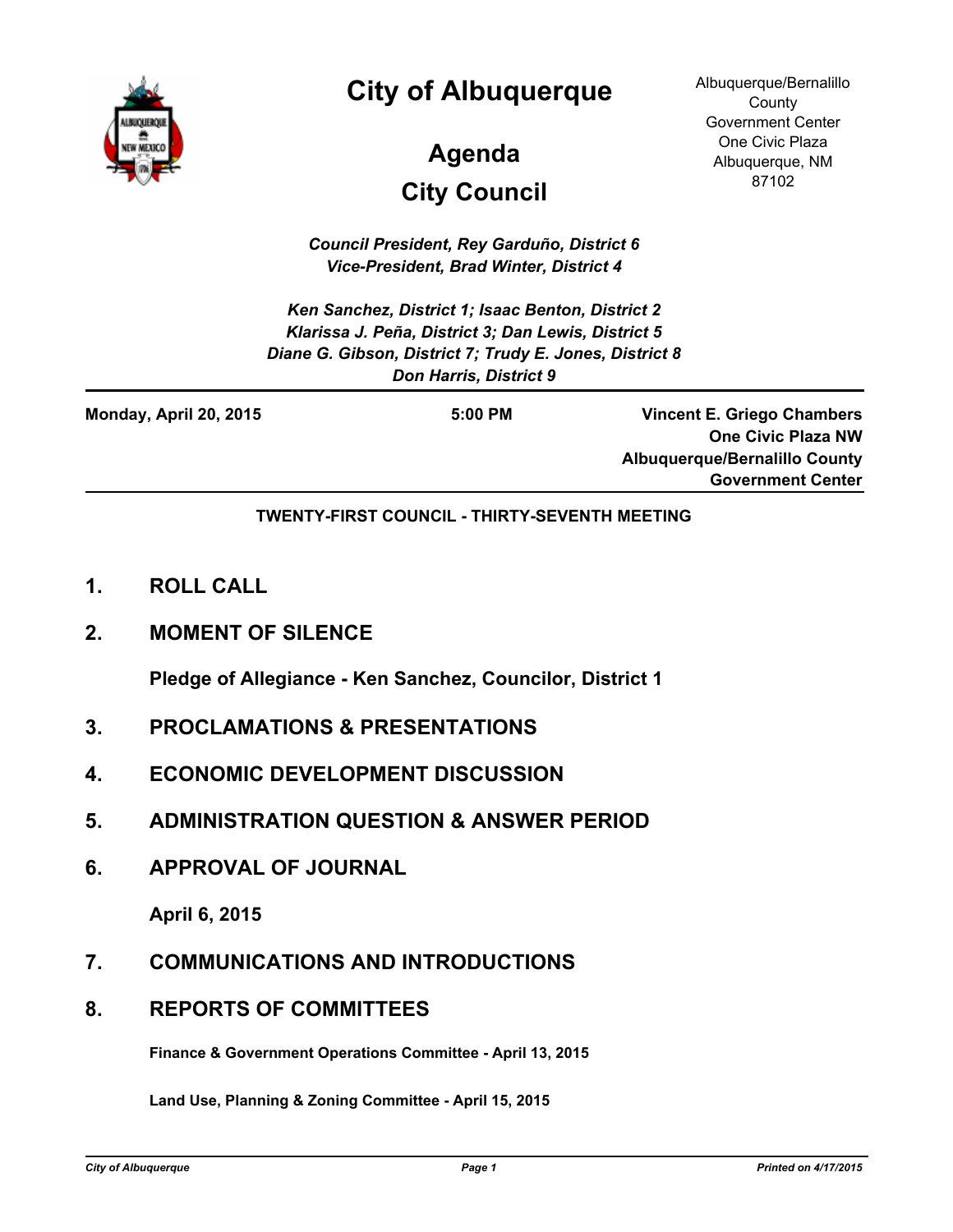#### **9. GENERAL PUBLIC COMMENTS**

**Any person wishing to address the Council during "General Public Comments" must register with Council Staff. Council Staff will begin accepting sign-ups promptly at 4:30 pm and sign-ups will close promptly at 5:30 pm.**

**The first 30 persons to sign-up will be permitted to speak under General Public Comment. Speakers beyond the first 30 must notify Council Staff of their preference to either provide general public comments at the end of the meeting under Other Business or to speak under General Public Comment at the next regular Council meeting. Speakers who choose to provide general public comment at the subsequent meeting will be placed at the top of the list.**

**As an alternative to providing general public comment, individuals are encouraged to sign up to speak on specific bills on the agenda. Individuals speaking on specific agenda items must keep their comments germane to that bill.**

#### **10. ANNOUNCEMENTS**

## **11. CONSENT AGENDA: {Items may be removed at the request of any Councilor}**

- **a.** [EC-15-298](http://cabq.legistar.com/gateway.aspx?m=l&id=/matter.aspx?key=9634) Mayor's Reappointment of Ms. Brenda Vice to the Area Agency On Aging Advisory Council
- **b.** [EC-15-299](http://cabq.legistar.com/gateway.aspx?m=l&id=/matter.aspx?key=9635) Mayor's Reappointment of Mr. Ricardo L. Paz to the EMS Providers Advisory Committee
- **c.** [EC-15-300](http://cabq.legistar.com/gateway.aspx?m=l&id=/matter.aspx?key=9638) Mayor's Reappointment of Mr. Joaquin L. Graham to the EMS Providers Advisory Committee
- **d.** [EC-15-301](http://cabq.legistar.com/gateway.aspx?m=l&id=/matter.aspx?key=9644) Mayor's Reappointment of Mr. John P. Martinez to the EMS Providers Advisory Committee
- **e.** [EC-15-303](http://cabq.legistar.com/gateway.aspx?m=l&id=/matter.aspx?key=9652) Mayor's Reappointment of Ms. Corinne Thevenet to the Arts Board
- **f.** [OC-15-17](http://cabq.legistar.com/gateway.aspx?m=l&id=/matter.aspx?key=9639) Appointment of Charter Review Task Force Members
- **g.** [OC-15-19](http://cabq.legistar.com/gateway.aspx?m=l&id=/matter.aspx?key=9654) Appointing Dr. Susanne B. Brown to replace Eva Sandoval on the Police Oversight Board
- **h.** [R-15-193](http://cabq.legistar.com/gateway.aspx?m=l&id=/matter.aspx?key=9658) Renaming Bob McCannon Road To Bob McCannon Parkway (Sanchez)
- **\*i.** [R-15-191](http://cabq.legistar.com/gateway.aspx?m=l&id=/matter.aspx?key=9655) Designating Fiscal Year 2015 General Fund Appropriations For Sponsorship Of The Downtown Bikeshare Pilot Project And Authorizing The Director Of Council Services To Enter Into An Agreement For This Purpose (Benton)
- **\*j.** [EC-15-297](http://cabq.legistar.com/gateway.aspx?m=l&id=/matter.aspx?key=9633) Recommendation of Award to Presidio Network Solutions for Voice Over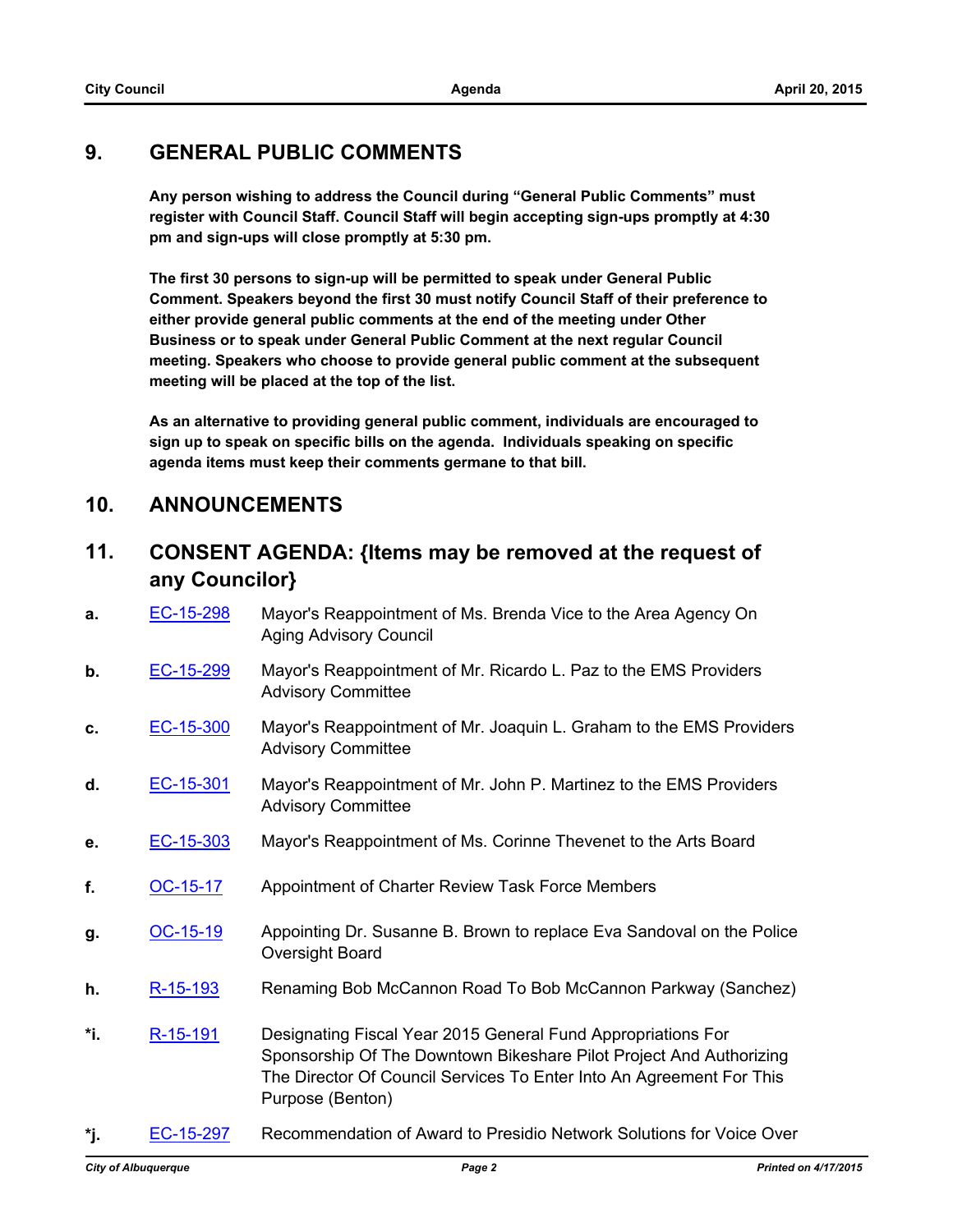Internet Protocol (VOIP) Professional/Technical Contract

- **\*k.** [EC-15-302](http://cabq.legistar.com/gateway.aspx?m=l&id=/matter.aspx?key=9650) Mayor's Recommendation of Mullen Heller Architecture, P.C. for the Eastside Animal Shelter Renovation/Reconstruction of Kennel-D Canine **Facilities**
- **\*l.** [EC-15-304](http://cabq.legistar.com/gateway.aspx?m=l&id=/matter.aspx?key=9661) Approving a Supplemental Contract for Albuquerque Economic Development, Inc., to Expand a National Marketing Program Promoting Albuquerque as a Positive Business Location

# **12. PUBLIC HEARINGS: {Appeals, SAD Protest Hearings}**

## **13. APPROVALS: {Contracts, Agreements, and Appointments}**

- **a.** [EC-15-257](http://cabq.legistar.com/gateway.aspx?m=l&id=/matter.aspx?key=9550) Mayor's Recommendation of Award to The Superlative Group to Provide "Revenue Generating Corporate Sponsorship - Marketing Program"
- **b.** [OC-15-18](http://cabq.legistar.com/gateway.aspx?m=l&id=/matter.aspx?key=9640) Appointment of Charter Review Task Force Chair
- **\*c.** [EC-15-305](http://cabq.legistar.com/gateway.aspx?m=l&id=/matter.aspx?key=9663) Appointment of Jessica M. Hernandez to the Position of City Attorney
- **\*d.** [EC-15-314](http://cabq.legistar.com/gateway.aspx?m=l&id=/matter.aspx?key=9672) Stipulated Order Establishing the Independent Monitor's Office and the Payment of Monitoring Expenses to James D. Ginger, Ph.D., CEO, Public Management Resources, Inc.

#### **14. FINAL ACTIONS**

- **a. [O-14-20](http://cabq.legistar.com/gateway.aspx?m=l&id=/matter.aspx?key=9313)** C/S Amending The Zoning Code To Add A Definition For Secondary Dwelling Units, Make Secondary Dwelling Units A Conditional Use In The R-1 And RO-1 Zones, Make Secondary Dwelling Units A Permissive Use In The R-G And R-2 Zones, And Establish Design, Size, Parking And Occupancy Regulations (Benton)
- **b. [O-14-25](http://cabq.legistar.com/gateway.aspx?m=l&id=/matter.aspx?key=9401)** C/S Amending The Zoning Code To Allow Modification Of Existing Off-Premise Signs That Are Within Six Hundred Sixty Feet Of The Nearest Edge Of The Right-Of-Way Of An Interstate Highway Within The City, To Make Such Signs Electronic Signs (Jones)
- **c.** [O-14-32](http://cabq.legistar.com/gateway.aspx?m=l&id=/matter.aspx?key=9423) C/S Amending §14-14-4-5 And §14-14-5-1 Of The Subdivision Ordinance To Require Compliance With The Complete Streets Ordinance For New Construction, Amending §14-14-5-2 Of The Subdivision Ordinance To Adopt By Reference Alternative Standards Manuals For The Design Of Streets Governed By The Complete Streets Ordinance (Benton)
- **d.** [O-15-43](http://cabq.legistar.com/gateway.aspx?m=l&id=/matter.aspx?key=9583) Amending The Merit System Ordinance Relating To Classified And Unclassified Service (Jones, Sanchez)
- **e.** [R-14-142](http://cabq.legistar.com/gateway.aspx?m=l&id=/matter.aspx?key=9475) F/S Adopting The Bikeways & Trails Facility Plan (BTFP) As A Rank II Facility Plan. The Scope Of The Bikeways And Trails Facility Plan Is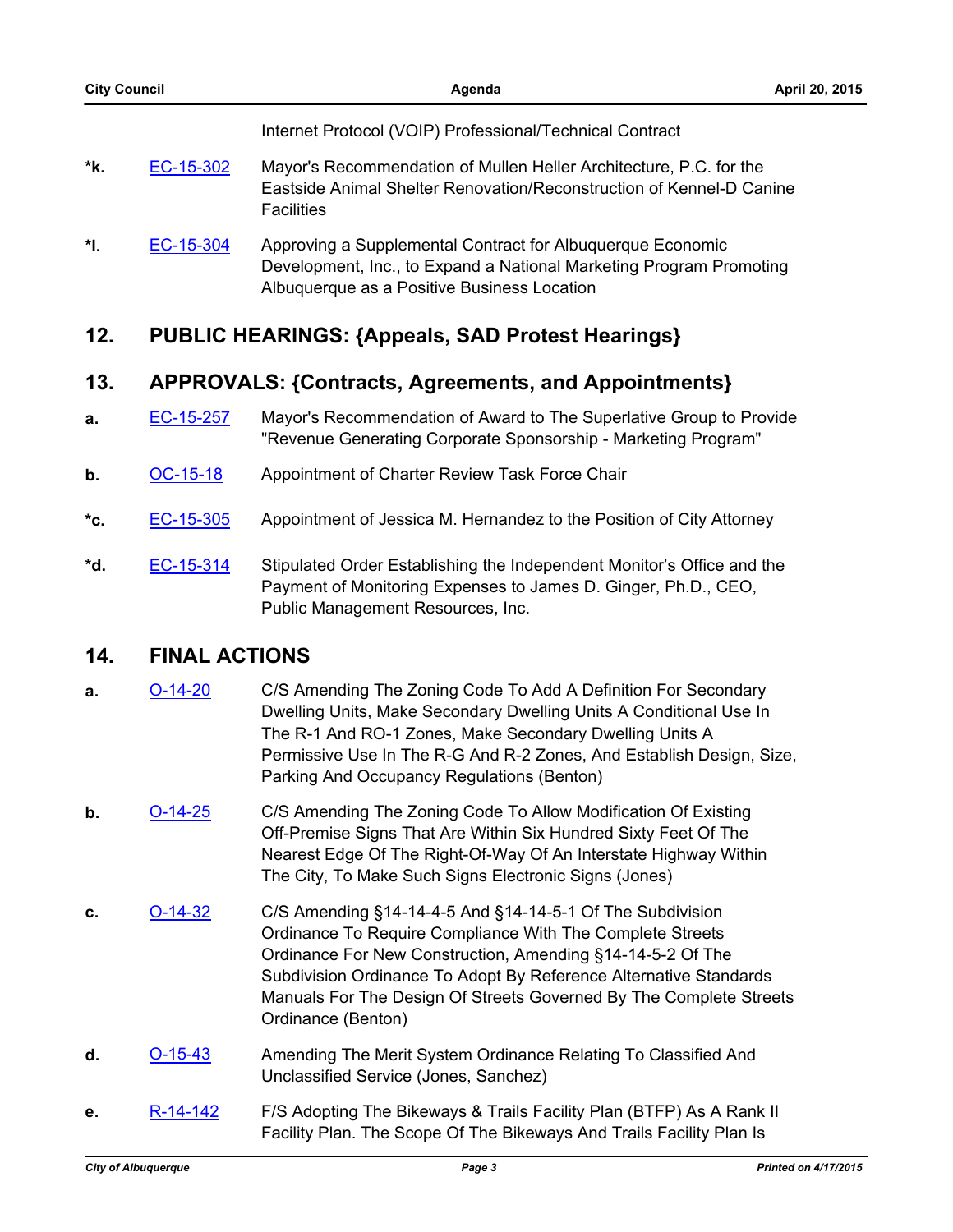City-Wide (Benton, by request)

- **f.** [R-15-165](http://cabq.legistar.com/gateway.aspx?m=l&id=/matter.aspx?key=9553) C/S Requiring The Internal Operations Committee Of The City Council To Review And Approve Certain Council Staffing Decisions; Designating Certain Procedures For Internal Operations Committee And The Director Of Council Services (Winter)
- g. [R-15-171](http://cabq.legistar.com/gateway.aspx?m=l&id=/matter.aspx?key=9584) Establishing Procedures For Implementing Improvements And Expending Funds Within The Rio Grande Valley State Park By The City Of Albuquerque (Benton)
- **h.** [R-15-189](http://cabq.legistar.com/gateway.aspx?m=l&id=/matter.aspx?key=9651) Terminating The Downtown Business Improvement District (Benton)
- **i.** [R-15-192](http://cabq.legistar.com/gateway.aspx?m=l&id=/matter.aspx?key=9656) Directing That The Police Oversight Board Prioritize Training And Development Of Certain Rules And Regulations At Its Initial Meetings (Winter, Garduño)

*[The intent is to defer R-15-192 to the May 4, 2015 Council meeting.]*

- **\*j.** [O-15-51](http://cabq.legistar.com/gateway.aspx?m=l&id=/matter.aspx?key=9660) Approving A Project Involving New Mexico Food Distributors, Inc. Pursuant To The Local Economic Development Act And City Ordinance F/S O-04-10, The City's Implementing Legislation For That Act, To Support The Expansion Of A Food Manufacturing Facility; Authorizing The Execution Of A Project Participation Agreement (Benton, by request)
- **\*k.** [M-15-11](http://cabq.legistar.com/gateway.aspx?m=l&id=/matter.aspx?key=9682) Urging The Governor Of New Mexico And The New Mexico State Legislature To Convene A Special Session Of The 52nd New Mexico Legislature To Adopt A Capital Outlay Bill (Harris, Peña, Jones, Sanchez)

## **15. OTHER BUSINESS: {Reports, Presentations, and Other Items}**